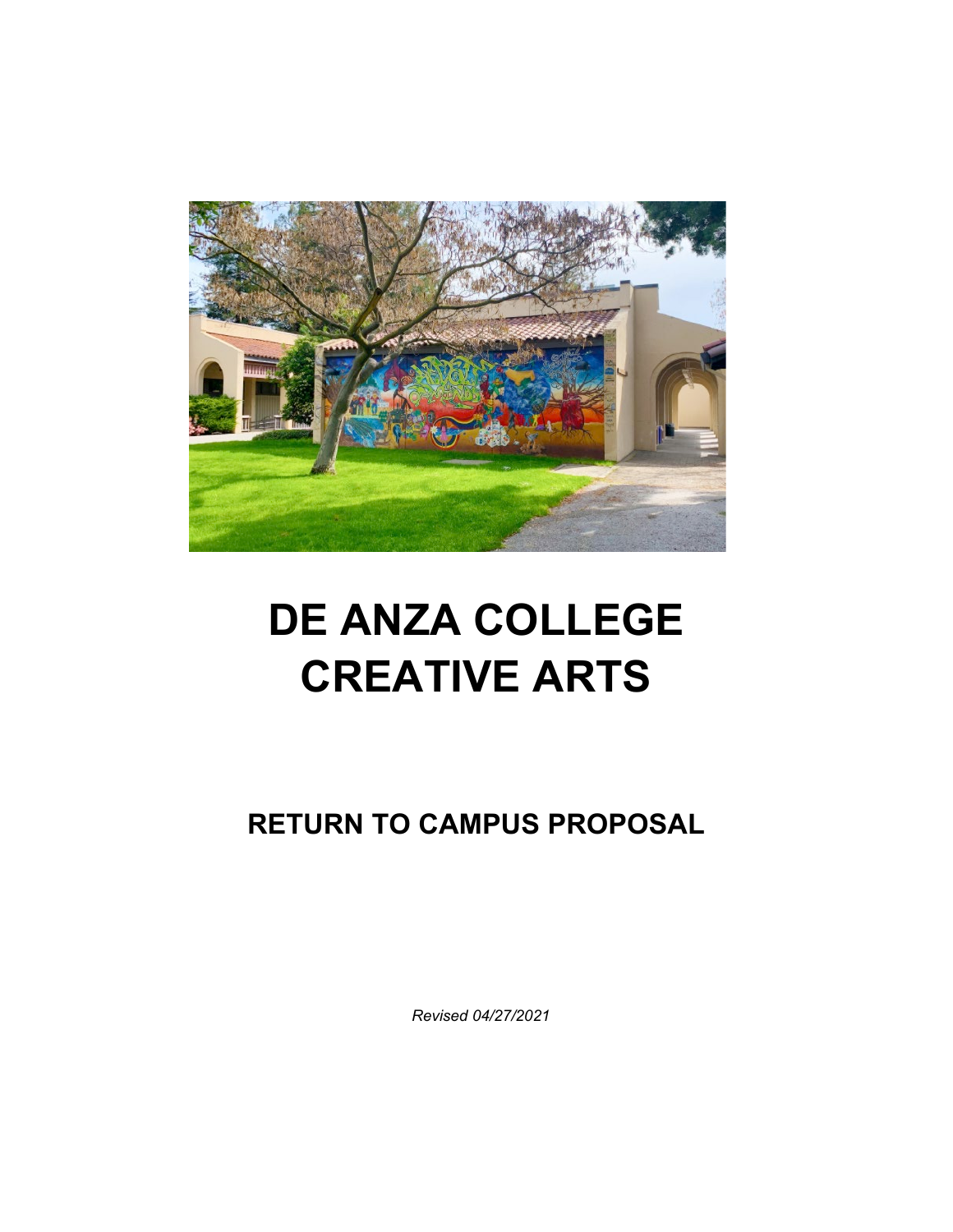# **TABLE OF CONTENTS**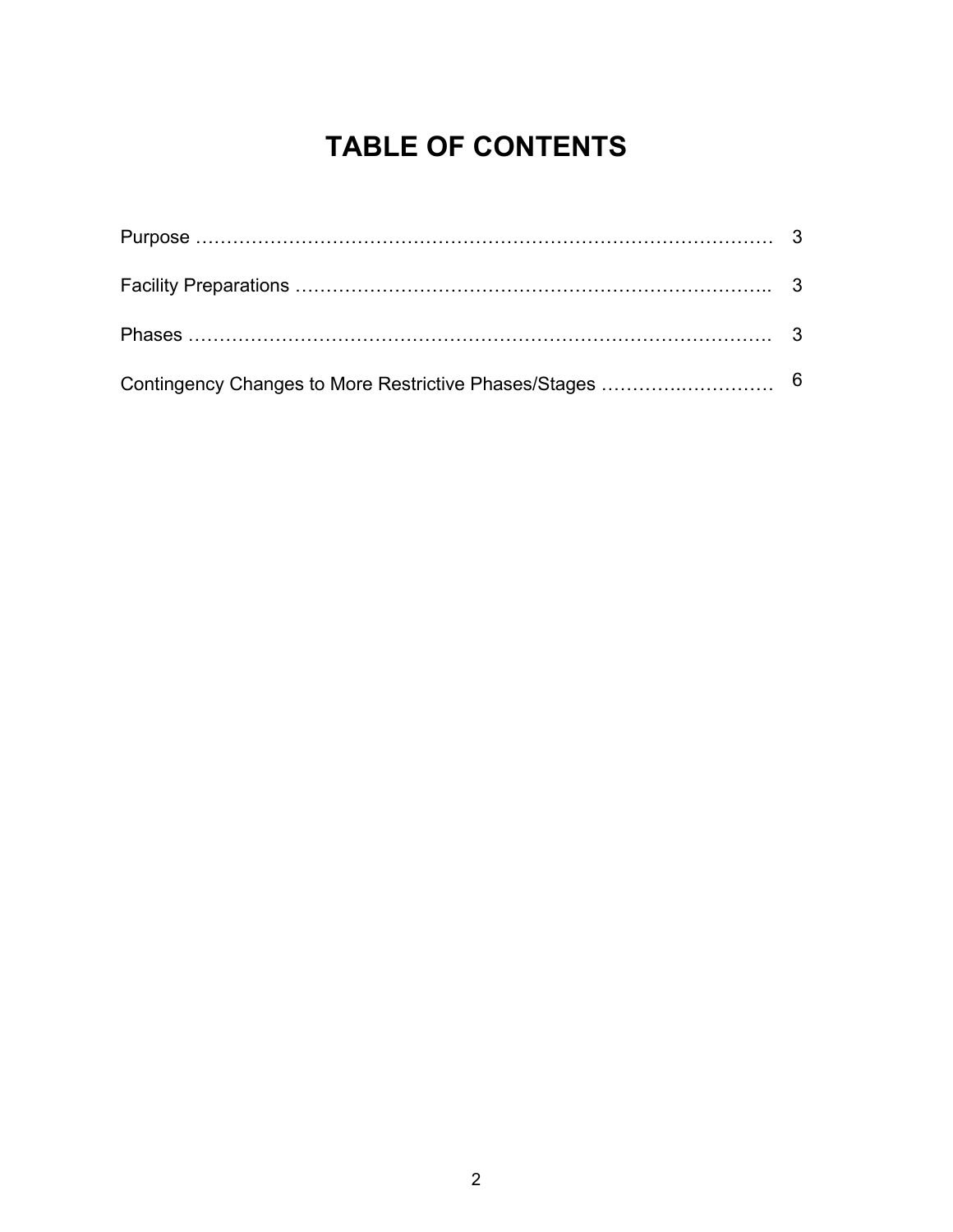### **PURPOSE**

The following document has been created by the De Anza College Creative Arts Division staff to provide strategies for the safest way to re-introduce some classes onto the campus following the COVID-19 pandemic. The Division plan seeks to limit the risk of returning to campus by limiting the number of class sessions and the number of people involved. This is intended to be a fluid working document that will be revised as new information and recommendations are published.

Prior to this quarter, regular staff visits outside of class sessions have been necessary. Hazmat requirements have mandated that weekly inspections of the Ceramics, Painting, Kiln, and Sculpture areas occur.

These protocols will provide a safe environment for students, faculty and staff. If students do not follow the protocols, they will not be allowed to participate in the classes or check out equipment from staff.

This plan is designed to work in conjunction with the following documents:

- 1. Foothill-De Anza Community College District Return to Campus Plan. *(link)*
- 2. Foothill-De Anza Community College District COVID Prevention Program (CPP). *(link)*

#### **FACILITY PREPARATIONS**

Facility preparations will be done in accordance with the District Return to Campus Plan and the CPP. Specific requirements for the Athletics Program will be directed to and in coordination with the De Anza College Director of Operations.

#### **PHASES**

This section is designed to provide guidelines in conjunction with the Return to Campus Advisory Committee in regard to phase reopening of Creative Arts classes.

Phase details in this document are to supplement Stage and Phase information in the Return to Campus Plan and the De Anza Welcome Back Plan and is not intended to replace those sections.

#### PHASE 1:

The staff prepared to enter Phase I in Winter 2020/2021 to allow regular checkouts of equipment in Film/TV and Photography, as well as necessary staff work in Sculpture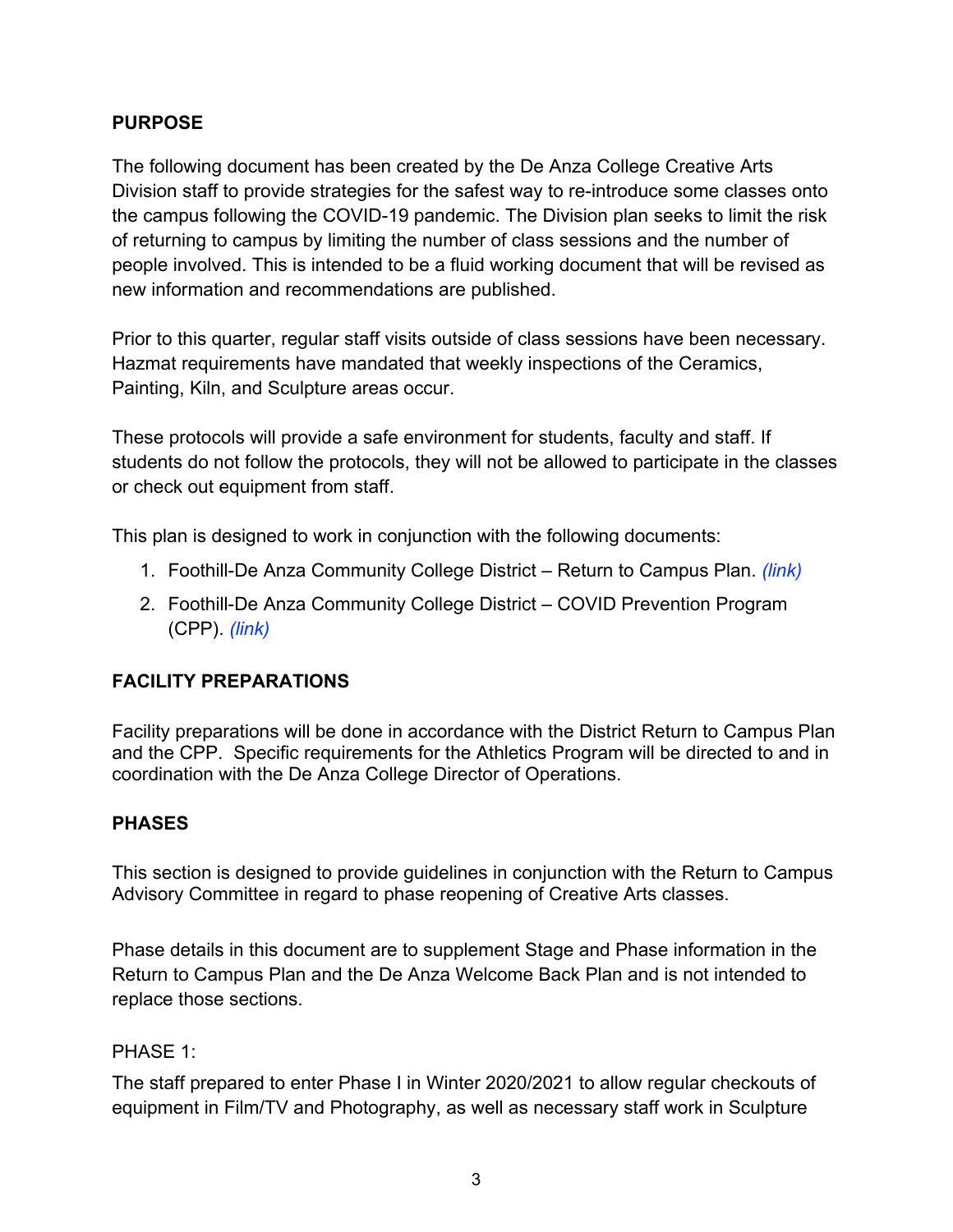and Ceramics. This was made easier by the nature of the areas, as normally only one person enters each of the buildings in question. Preparations for each building were made with the staff member there who wished to come on to campus to assure social distancing and cleanliness. The facility was prepared by carefully mapping out where students and staff would go or not go. Students have not been allowed to enter any of the buildings, and staff remained inside during these times. PPE, hands-free cleaning stations and other solutions were provided for each area.

The Film/TV and Photography areas were able to check out equipment to students who needed it, but the lower numbers (due to the voluntary nature of the checkout) provided practice in refining the protocols. It was also necessary to schedule checkouts for the equipment itself to be quarantined, for three days after its return, in order to allow for safe handling by the staff member afterwards. Another protocol was developed for Film/TV to minimize contact by mailing tablets to students rather than having them come to campus.

## PHASE 2

In returning to campus all persons will follow the District Return to Campus Plan and the CPP.

Students will check into campus using the Modo software program and faculty and staff will use the Optimum HQ software program. QR code scanning shall occur for any room that has the QR code posted on the exterior entryway. All students, faculty, and staff will also follow all required PPE and social distancing guidelines.

The plans for each area returning to campus have been carefully customized for the space, number of people expected, and the frequency of contact required. They are as follows:

- 1. Film/TV equipment checkout (from Phase I) equipment reservations are made online, and no contact is allowed. The equipment is left outside for the student outside the lower floor of the ATC while the staff remains inside. The checkout of equipment is voluntary, so the number of students coming to campus is minimized.
- 2. Photography equipment checkout (from Phase I) equipment reservations are made online, and no contact is allowed. The equipment is left outside of building A6 for the student while the staff remains inside. The checkout of equipment is voluntary, so the number of students coming to campus is minimized.
- 3. PHTG 1 Photography Lab (new to Phase II) The darkroom facility will become a voluntary option for the students in the two sections of PHTG 1 Basic Photography. The space will have no more than three students at a time in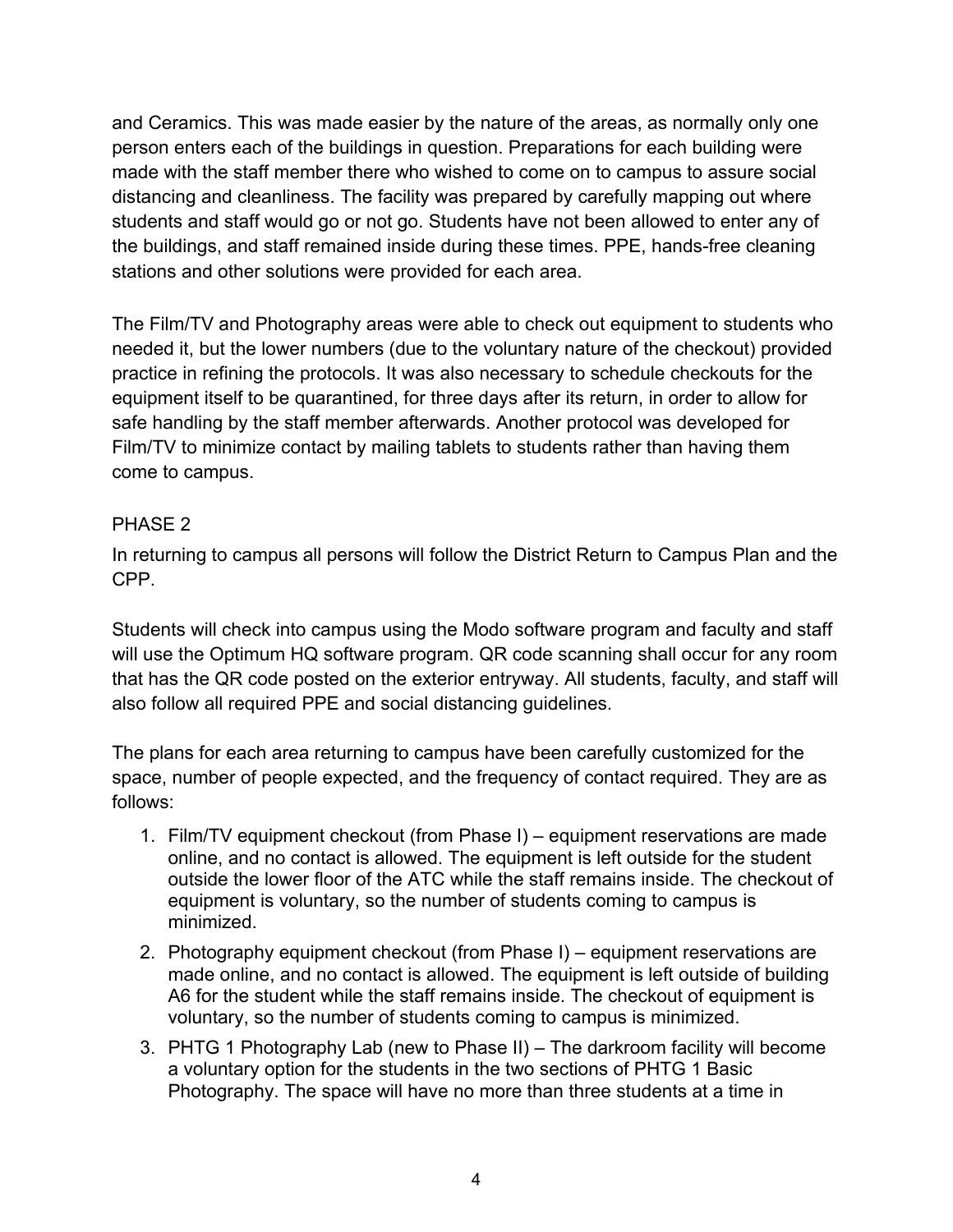rooms that normally accommodate 20, with a morning and an afternoon block available. This will allow for a distance of up to ten feet rather than the required six feet. Cleaning of the area will be done between sessions by the Photo staff member. Students in the second session will not use any of the equipment or chemicals used by those in the first session. A single instructor or staff member will be able to enter the room to assist if necessary. Once the students leave the chemicals will be removed and the areas used wiped down by staff wearing gloves. The dates of each access are seven days apart to allow time for any virus present to expire.

- 4. MUSI 31 Chamber Orchestra and MUSI 42 Concert Band (new to Phase II) The number of sessions is minimized; only three and five meetings (respectively) are planned beginning in the latter half of May. The room used is A31, which has enough space to allow for social distancing for the 21-24 students plus the instructor involved. The students do not share instruments, which are either taken with the student when they leave or stored in their locker. The dates of each access are three days apart to allow time for any virus present to expire.
- 5. MUSI 20 Chorale and MUSI 13ABC Beginning Singing (new to Phase II) The number of sessions is minimized; only two and five meetings (respectively) are planned beginning in the latter half of May. The room used is A11, which has enough space to allow for social distancing for the 12-20 students plus the instructor involved. The MUSI 13ABC class will only have half the class present at each date planned. The dates of each access are three days apart to allow time for any virus present to expire. In addition, specialized singer's masks have been ordered which allow room inside the mask for the singer to properly sing; they also are able to stop the greater force of the water droplets expelled in the act of singing.
- 6. MUSI 4C Comprehensive Musicianship II (new to Phase II) Only half of the class will be present each week, alternating with the other half. The room used is A91, which has computers with electronic keyboards attached. Each student will use their own assigned workstation, which will be cleaned between uses. The larger size of each workstation will allow for students to socially distance if every other station is occupied. The dates of each access are seven days apart to allow time for any virus present to expire.

The restroom access for the classes in A11 will use the restrooms inside the building. The other classes and the Photography lab participants will use the restrooms in A4.

The water fountains will not be used until further notice.

When leaving each day students, staff, and instructors will clean their hands using the hands-free dispensers in each building's entry area.

In case of illness the district protocols regarding reporting and quarantine will be followed.